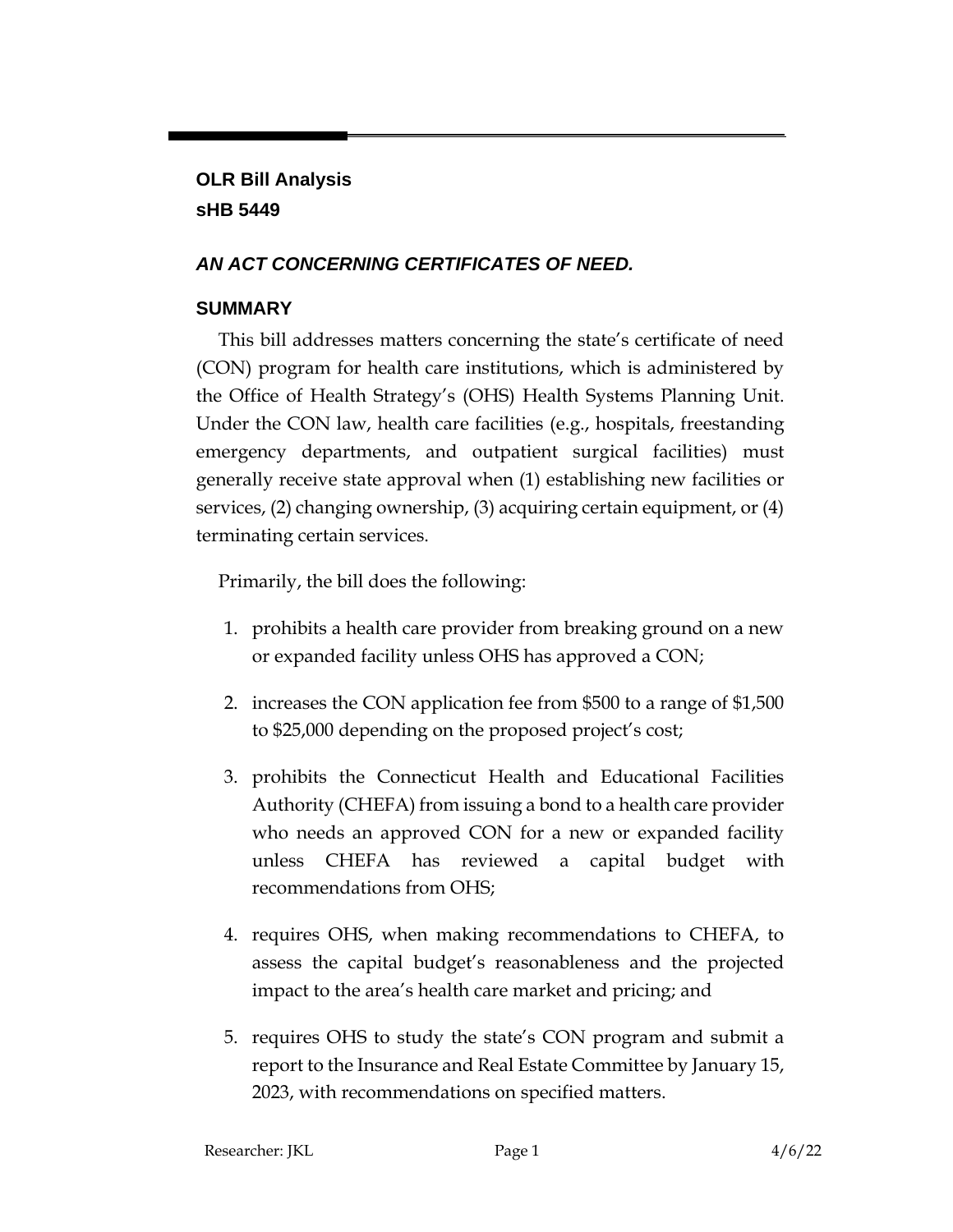EFFECTIVE DATE: Upon passage, except the application fee and CHEFA-related provisions are effective October 1, 2022.

#### **APPLICATION FEE**

The bill increases the CON nonrefundable application fee from \$500 to a range of \$1,500 to \$25,000 depending on the proposed project's cost, as shown in Table 1 below.

| <b>Application Fee</b> | <b>Project Cost</b>                 |
|------------------------|-------------------------------------|
| \$1,500                | Up to \$50,000                      |
| \$2,500                | >\$50,000 and up to \$100,000       |
| \$5,000                | >\$100,000 and up to \$500,000      |
| \$10,000               | $> $500,000$ and up to \$1 million  |
| \$15,000               | >\$1 million and up to \$5 million  |
| \$20,000               | >\$5 million and up to \$10 million |
| \$25,000               | >\$10 million                       |

**Table 1: CON Application Fees under the Bill**

# **OHS CON STUDY**

Under the bill, OHS must study the state's CON program and submit a report to the Insurance and Real Estate Committee by January 15, 2023. The report must consider and make recommendations on the following:

- 1. instituting a price increase cap tied to the cost growth benchmark for consolidations,
- 2. guaranteeing local community representation on hospital boards,
- 3. changing OHS' long-term statewide health plan to include an analysis of services and facilities and their impact on equity and underserved populations,
- 4. setting standards for measuring quality as a result of a consolidation,
- 5. enacting higher penalties for noncompliance and increasing